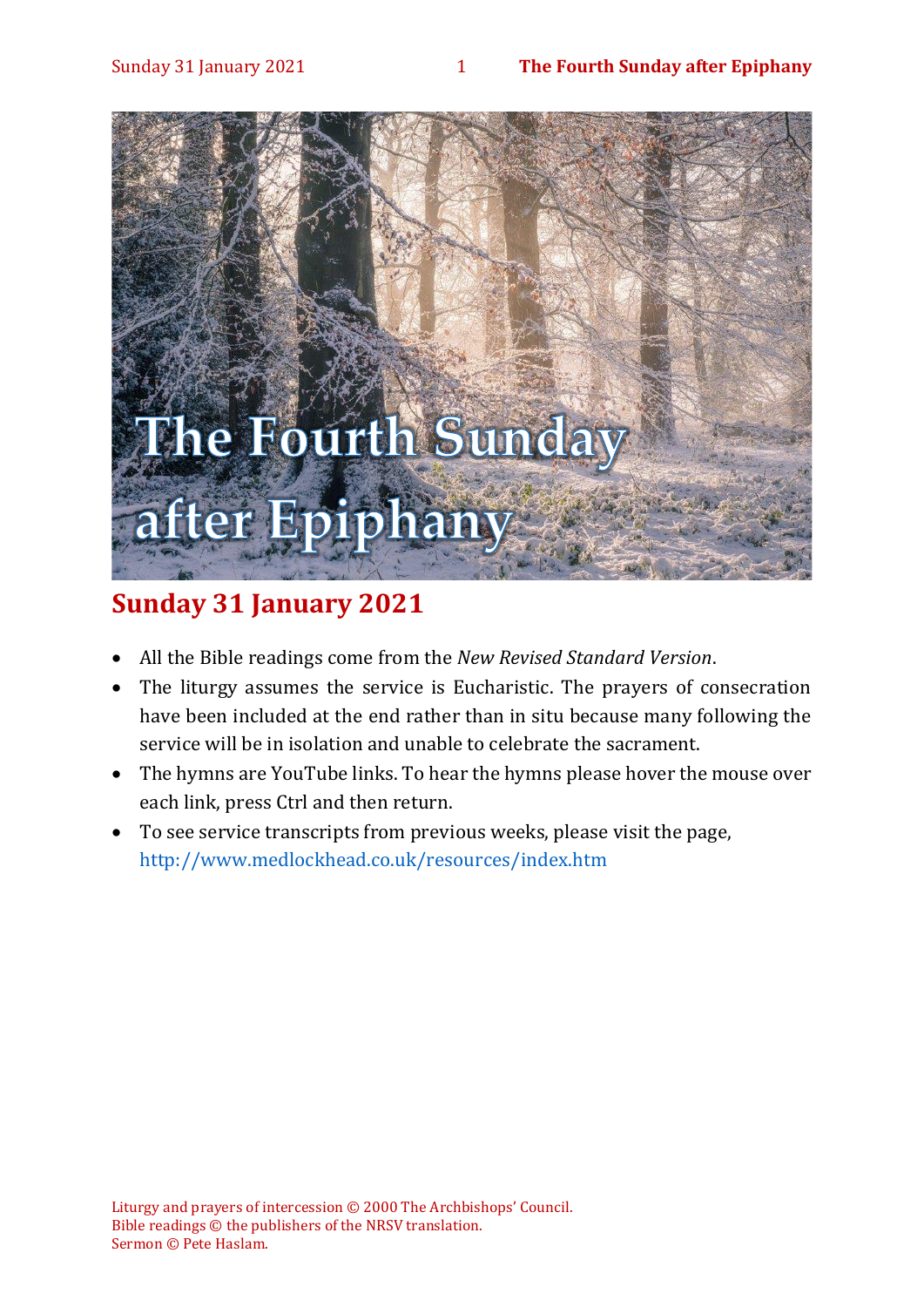# **Introduction and welcome**

HYMN 1 **[O God of earth and altar](https://www.youtube.com/watch?v=wFG-CqYXyOo)** (please click on this link to hear the hymn)

# **The Welcome**

In the name of the Father, and of the Son, and of the Holy Spirit

All **Amen.**

The Lord be with you

All **And also with you.**

# **The Preparation**

All **Almighty God,**

**to whom all hearts are open,**

**all desires known,**

**and from whom no secrets are hidden: cleanse the thoughts of our hearts by the inspiration of your Holy Spirit, that we may perfectly love you, and worthily magnify your holy name; through Christ our Lord. Amen.**

Our Lord Jesus Christ said:

The first commandment is this:

'Hear, O Israel, the Lord our God is the only Lord.

You shall love the Lord your God with all your heart,

with all your soul, with all your mind,

and with all your strength.'

And the second is this: 'Love your neighbour as yourself.'

There is no other commandment greater than these.

On these two commandments hang all the law and the prophets.

#### All **Amen. Lord, have mercy.**

By the mercies of God,

let us confess our sins and present our bodies as a living sacrifice, holy and acceptable to him,

which is our spiritual worship: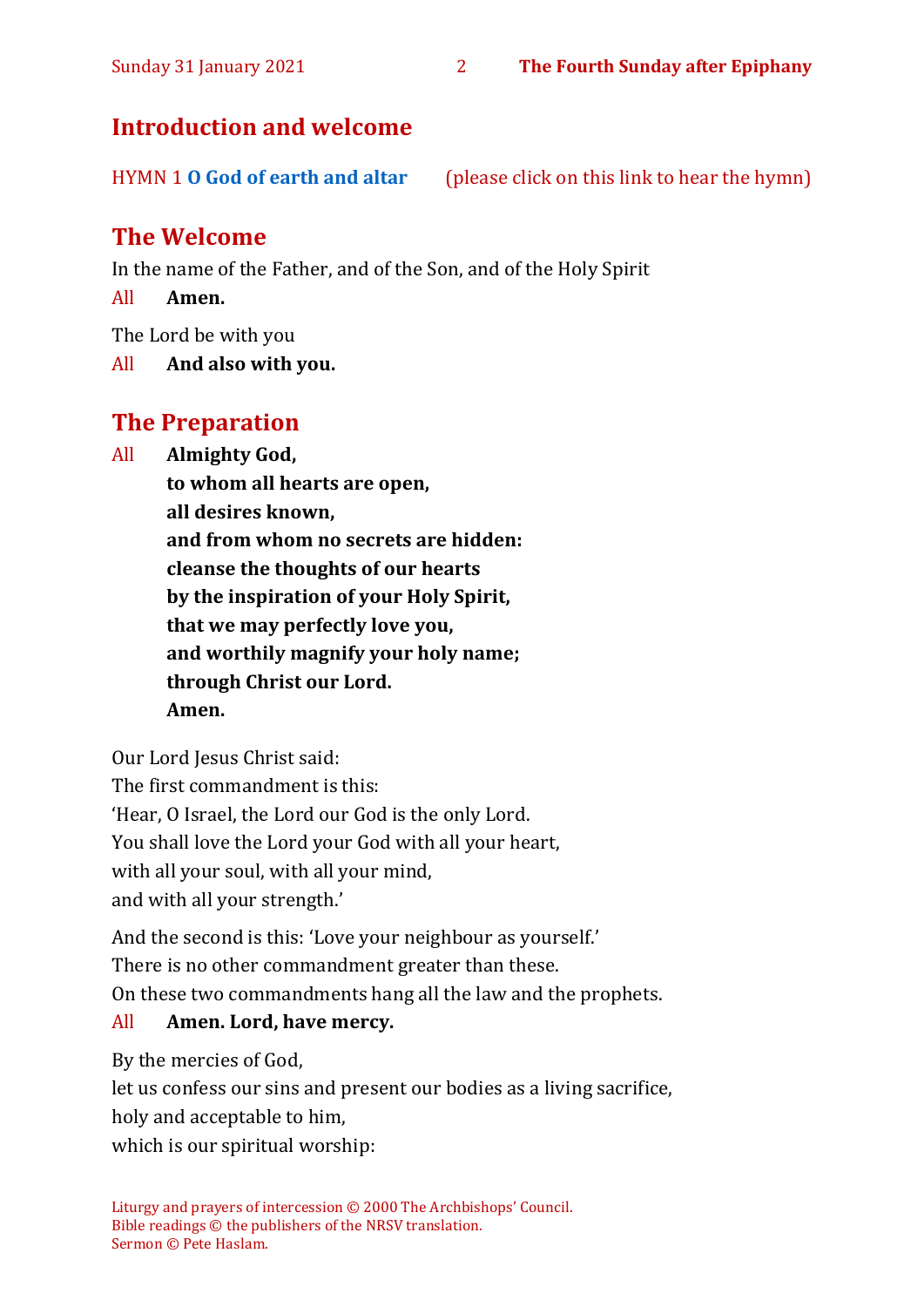All **Almighty God, our heavenly Father, we have sinned against you and against our neighbour in thought and word and deed, through negligence, through weakness, through our own deliberate fault. We are truly sorry and repent of all our sins. For the sake of your Son Jesus Christ, who died for us, forgive us all that is past and grant that we may serve you in newness of life to the glory of your name. Amen.**

Almighty God,

who forgives all who truly repent, have mercy upon you, pardon and deliver you from all your sins, confirm and strengthen you in all goodness, and keep you in life eternal; through Jesus Christ our Lord. All **Amen.**

# **The Gloria**

This Gloria is sung to the tune of 'Cwm Rhondda'. Click **[here](about:blank)** for the tune.

All **Glory be to God in Heaven, Songs of joy and peace we bring, Thankful hearts and voices raising, To creation's Lord we sing. Lord we thank you, Lord we praise you, Glory be to God our King: Glory be to God our King. Lamb of God, who on our shoulders, Bore the load of this world's sin; Only Son of God the Father, You have brought us peace within.**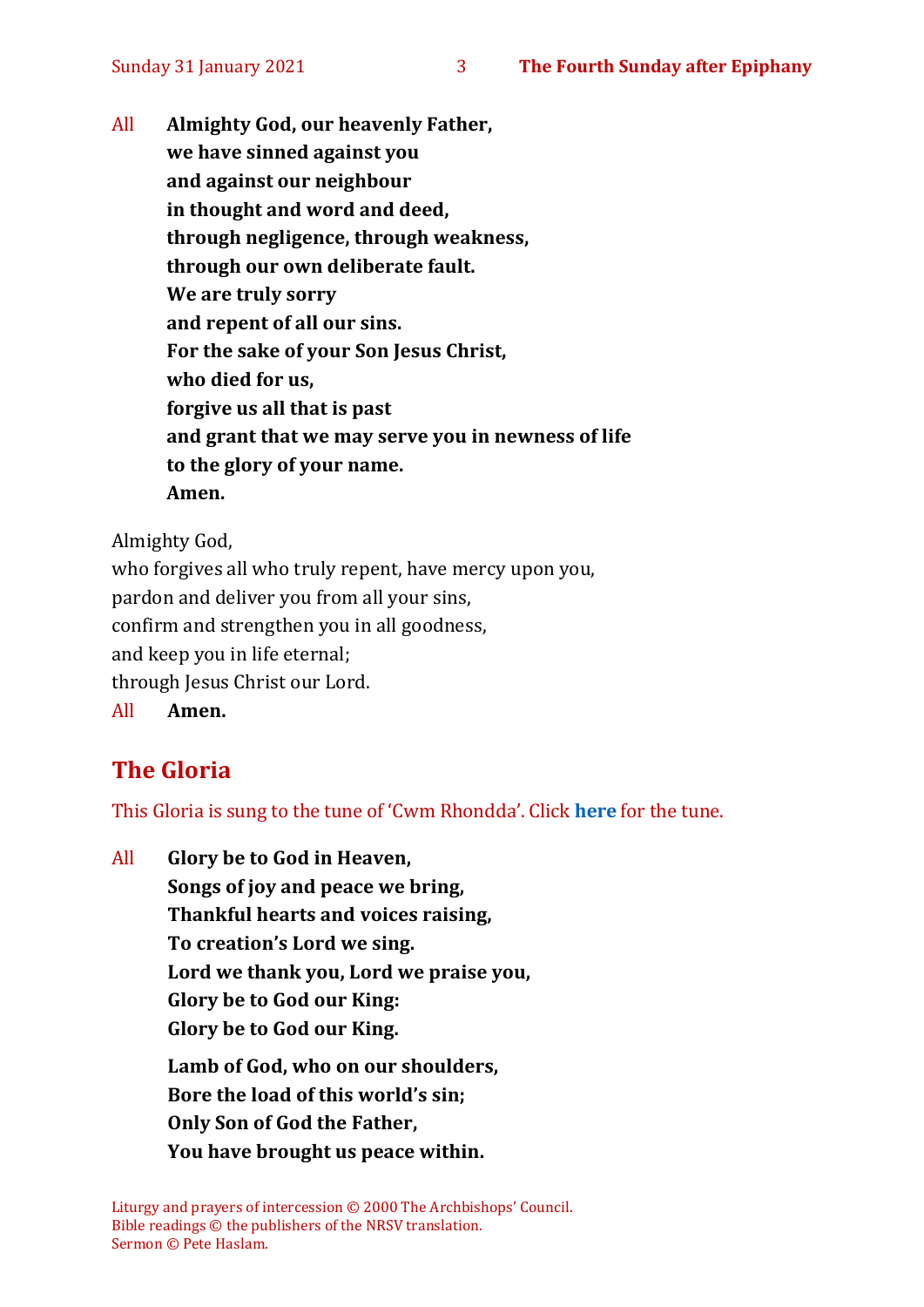**Lord, have mercy, Christ have mercy, Now your glorious reign begin: Now your glorious reign begin.**

**You O Son of God are Holy, You we praise with one accord. None in heav'n or earth is like you, Only you are Christ the Lord. With the Father and the Spirit, Ever worshipped and adored: Ever worshipped and adored.**

# **The Collect for the Fourth Sunday after Epiphany**

God of heaven, you send the gospel to the ends of the earth and your messengers to every nation: send your Holy Spirit to transform us by the good news of everlasting life in Jesus Christ our Lord. All **Amen.**

# **First reading**

A reading from the Fifth Book of Moses called Deuteronomy

The Lord your God will raise up for you a prophet like me from among your own people; you shall heed such a prophet. This is what you requested of the Lord your God at Horeb on the day of the assembly when you said: 'If I hear the voice of the Lord my God any more, or ever again see this great fire, I will die.' Then the Lord replied to me: 'They are right in what they have said. I will raise up for them a prophet like you from among their own people; I will put my words in the mouth of the prophet, who shall speak to them everything that I command. Anyone who does not heed the words that the prophet shall speak in my name, I myself will hold accountable. But any prophet who speaks in the name of other gods, or who presumes to speak in my name a word that I have not commanded the prophet to speak—that prophet shall die.' *Deuteronomy 18:15–20*

This is the Word of the Lord

#### All **Thanks be to God.**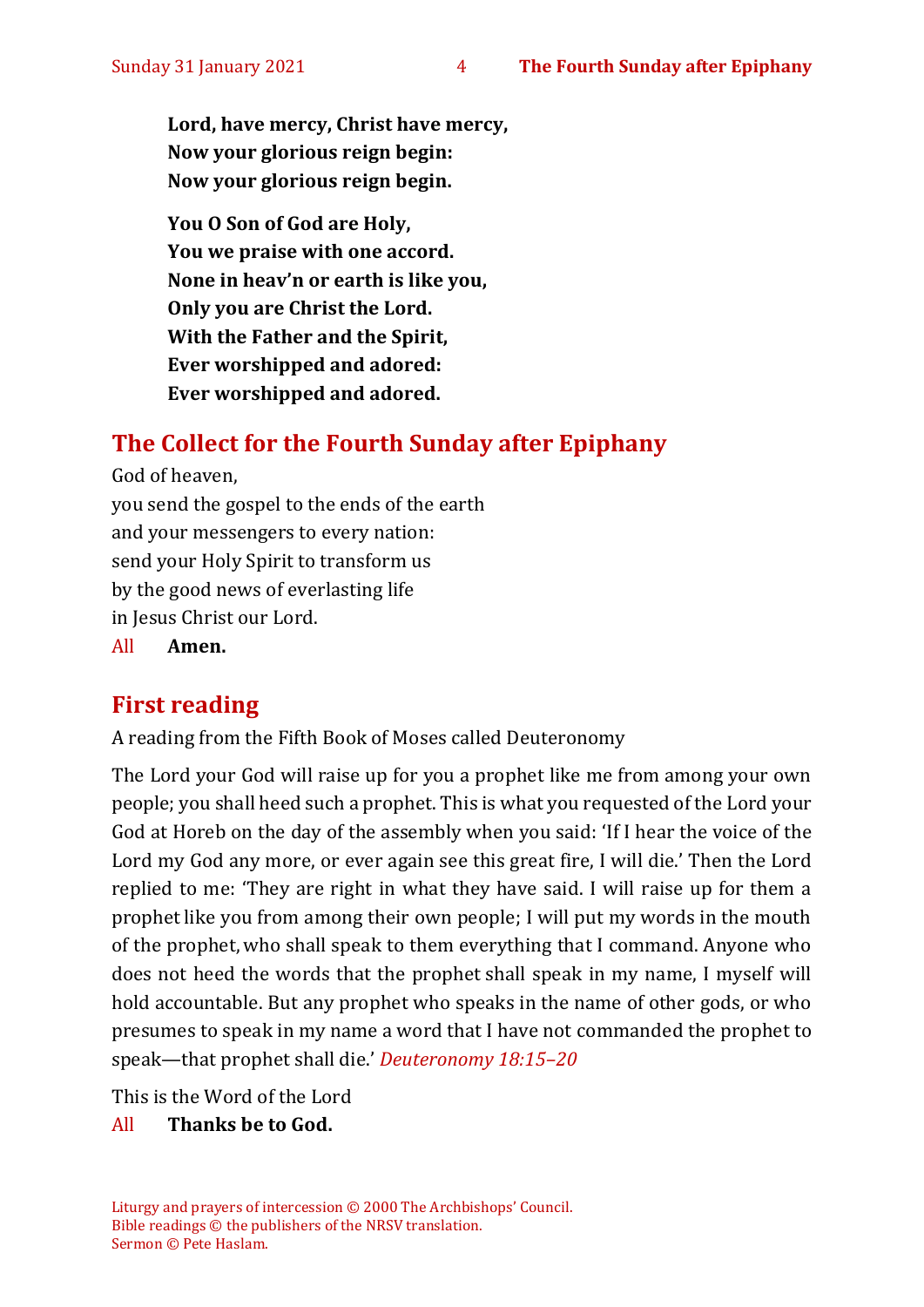# **Second reading**

A reading from the Revelation of St John the Divine

A great portent appeared in heaven: a woman clothed with the sun, with the moon under her feet, and on her head a crown of twelve stars. She was pregnant and was crying out in birth pangs, in the agony of giving birth. Then another portent appeared in heaven: a great red dragon, with seven heads and ten horns, and seven diadems on his heads. His tail swept down a third of the stars of heaven and threw them to the earth. Then the dragon stood before the woman who was about to bear a child, so that he might devour her child as soon as it was born.

And she gave birth to a son, a male child, who is to rule all the nations with a rod of iron. *Revelation 12:1–5a*

This is the Word of the Lord All **Thanks be to God.**

HYMN 2 **[Father in Heaven](https://www.youtube.com/watch?v=BamB290iJU0)** (Enya) (click on this link to hear the hymn)

**[Father in Heaven](https://www.youtube.com/watch?v=ln_eFGIEbsM)** (a different version) **[Father in Heaven](https://www.youtube.com/watch?v=rMOXslS7v0E)** (another version)

# **Gospel reading**

Hear the Gospel of our Lord Jesus Christ according to Mark

#### All **Glory to you O Lord.**

They went to Capernaum; and when the sabbath came, he entered the synagogue and taught. They were astounded at his teaching, for he taught them as one having authority, and not as the scribes.

Just then there was in their synagogue a man with an unclean spirit, and he cried out, 'What have you to do with us, Jesus of Nazareth? Have you come to destroy us? I know who you are, the Holy One of God.'But Jesus rebuked him, saying, 'Be silent, and come out of him!' And the unclean spirit, throwing him into convulsions and crying with a loud voice, came out of him. They were all amazed, and they kept on asking one another, 'What is this? A new teaching—with authority! He commands even the unclean spirits, and they obey him.'

At once his fame began to spread throughout the surrounding region of Galilee. *Mark 1:21–28*

This is the Gospel of the Lord

#### All **Praise to you O Christ.**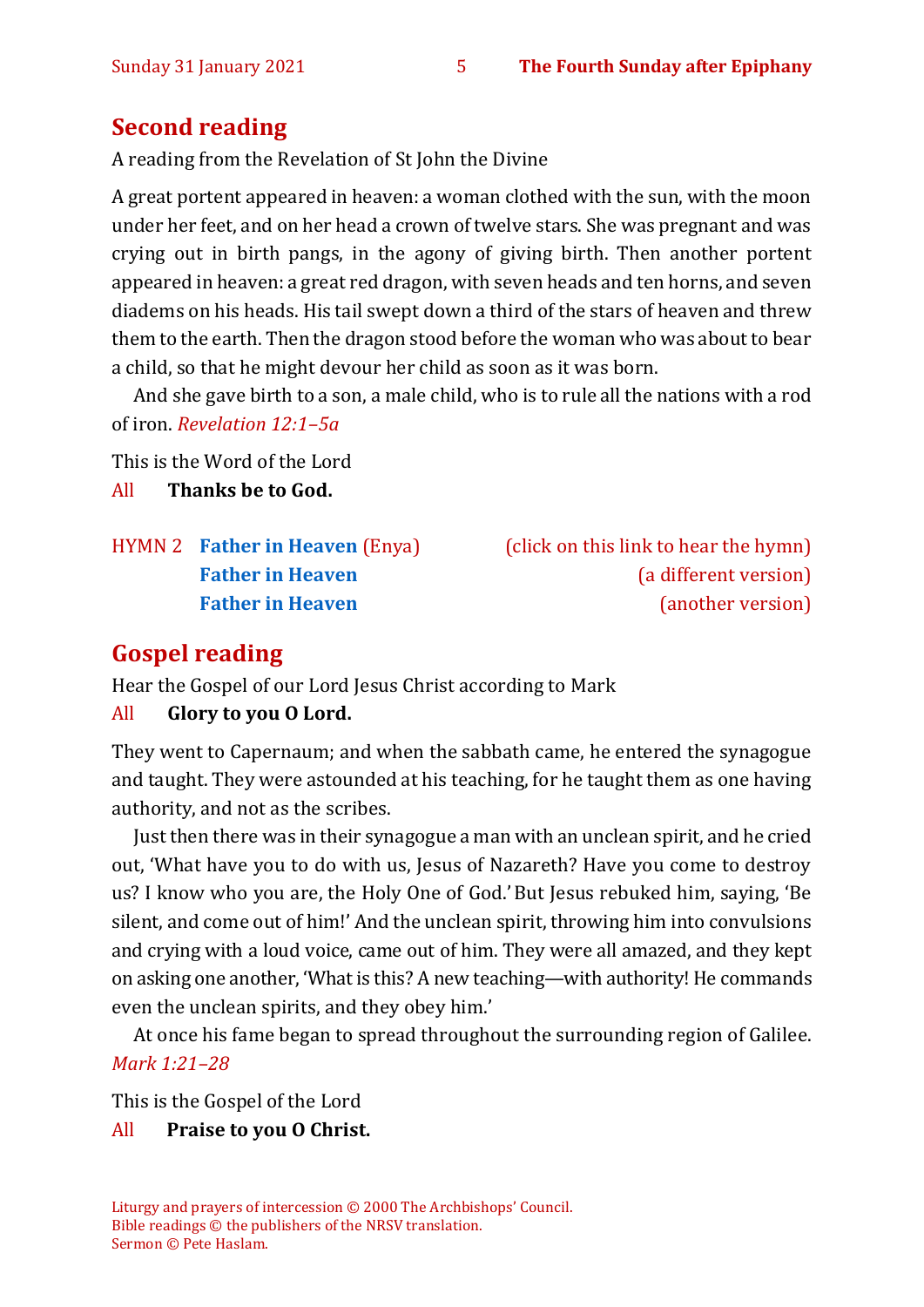#### **Sermon**

Today's Gospel reading presents a series of events in the life of the Lord Jesus that occurred on one particular Sabbath day. On this day of rest, He would teach the Scriptures as no one else had ever done, show that He had power and authority over the demons, and the power to bring healing to the sick. What He demonstrates in these passages of Scripture shows His mercy, love, and grace. If Jesus is guilty of anything, it is His love for us, and He gives us more reasons to glorify and praise God.

Jesus shows His authority on this Sabbath by specific events. The first is the testimony from the people in how He taught the Scriptures to them. As a rabbi, He was given the honour of reading the Holy Word and to teach what the verses meant through careful exposition.

He concentrated solely on the Word and did not rely on or refer to any previous rabbinical interpretations. He did what any preacher should do—preach the Word with a command of its knowledge and message of redemption to those attending. He taught with a genuine love and compassion for the Scriptures that the scribes and religious officials could not touch.

Now, in the midst of the message, there came a man who had what Mark called 'an unclean spirit' dwelling within him. This poor soul was possessed by a demon, a fallen angel who, with a third of the other angelic beings, rebelled against God along with the prideful Lucifer. These wicked, malevolent creatures feared no one or empty ritual designed to cast them away. However, when the unclean spirit encountered the Lord Jesus, they did so with fear and terror. He was Lord over them as well as the devil, and had the absolute authority at that time to throw the whole lot of them into the eternal fire if He so desired, and they knew it.

The demon shrieked at Jesus, calling out that he knew Jesus was the 'Holy One of God', doing so with fear and a vain attempt to disrupt His teaching. Jesus did not converse with nor have a long, drawn out 'deliverance' session. A simple but firm rebuke drove the evil spirit out of the man. No demon stayed in any place when it was told to go by the Lord. They are deviant, malicious, powerful beings to be sure, but when compared to the Divine power, majesty, glory, and authority that Jesus has now and forever, these beings are really nothing more than loudmouth school yard bullies who talk and threaten, but cower in the presence of the Lord Jesus when cornered. The people in the synagogue were understandably amazed. Not only did Jesus teach with the Divine Authority that was His as God in the flesh, but had proven authority over the evil forces of the world. He is both the victor,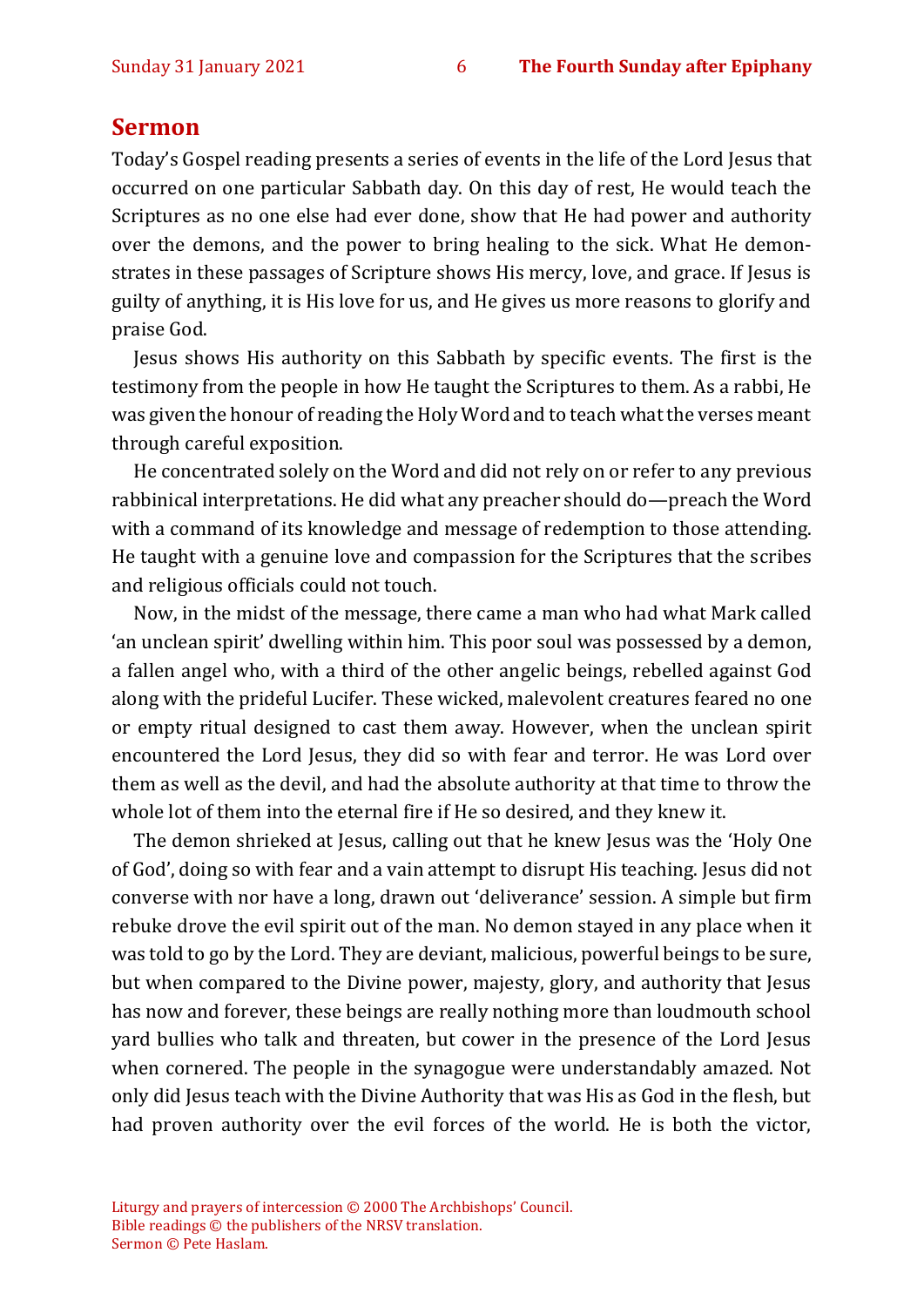conqueror, and has all things under His control and operating within His will and direction, and for that we should rejoice and give thanks.

So I would like to ask you, friends. When we read of these wondrous works and powerful teaching from our Lord, do we do so as if we are engaged in a great work of literature with which we may have become too comfortable? Do we study our Lord's life and work as a mere rotational collection of historical and theological events and not stop to think about the supernatural wonder and life-altering situations and really see that God is indeed with us, and not a far away, ethereal figure that we sometimes worship as if going through a collection of exercises? We say the proper words, sing the appropriate hymns, and preach a message that is doctrinally sound but lacks the heart and soul behind what our Lord has said and done? Has Jesus become a means to an end, the centrepiece of a religious epic, or someone that you know is God and the Truth, but have lost the wonder and awe that comes with that declaration? Then we should realise that when we read our Bibles we are reading the account of men and women who had been touched by the hand of God Incarnate, who heard Him, walked with Him, loved Him, followed Him, and embraced Him as Messiah and Master, and with their final breath, declared Him Lord and Saviour as they died the deaths of martyrs, assured that they were disciples not of a mere man, but of Almighty God who came to dwell with us, and Whom we will see one day. This should thrill us, convict us, and draw us closer to Him. This should make us see sin as unbecoming of a child of God, and to live in the light as He is in the light. Every page of this Sacred volume is the testimony of people like you and I who tell us, 'Wow! You have got to know this great God whom we serve! I've got to tell you what He has done for me and for you, if you will but kneel before Him as Lord and Saviour.' Have you lost that sense of wonder and joy that men such as Paul wrote about, and to know Christ and His presence.

Because of what I read in this gospel passage, I am assured of forgiveness, redemption, eternal life, a new body and soul that will be designed to work perfectly and worship Him in spirit and truth. This should excite us and get our minds off the things of this world that will soon perish in flames and judgment. Let's reclaim the joy of our salvation, rejoice at the great things God has done for us, get excited about serving Him, and get ready to see Him face to face. He will welcome us home with open arms and nail-pierced hands to show us that His love is so great that He will forever bears those marks as a testimony of the love, grace, and mercy we do not deserve. Renew the wonder. Return to your First Love, and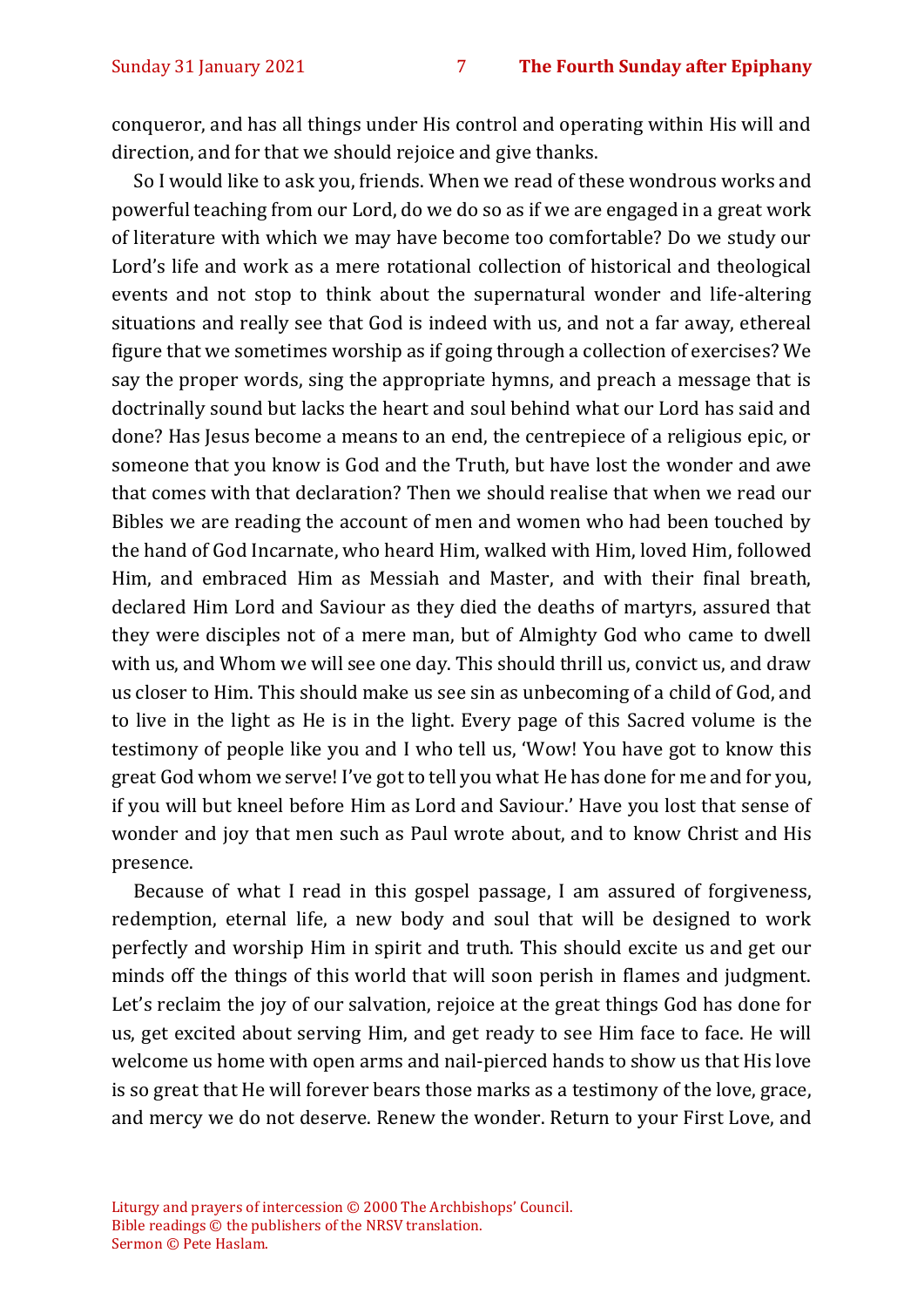wait for the day when He comes in great power and glory to bring all things to an end and to make all things new.

Amen.

# **The Creed**

Do you believe and trust in God the Father, the source of all being and life, the one for whom we exist?

#### All **We believe and trust in him.**

Do you believe and trust in God the Son, who took our human nature, died for us and rose again?

#### All **We believe and trust in him.**

Do you believe and trust in God the Holy Spirit, who gives life to the people of God and makes Christ known in the world?

#### All **We believe and trust in him.**

This is the faith of the Church.

All **This is our faith. We believe and trust in one God, Father, Son and Holy Spirit. Amen.**

# **Prayers of intercession**

We pray for the coming of God's kingdom. You sent your Son to bring good news to the poor, sight to the blind, freedom to the captives and salvation to your people: anoint us with your Spirit; rouse us to work in his name. Father, by your Spirit All **bring in your kingdom.**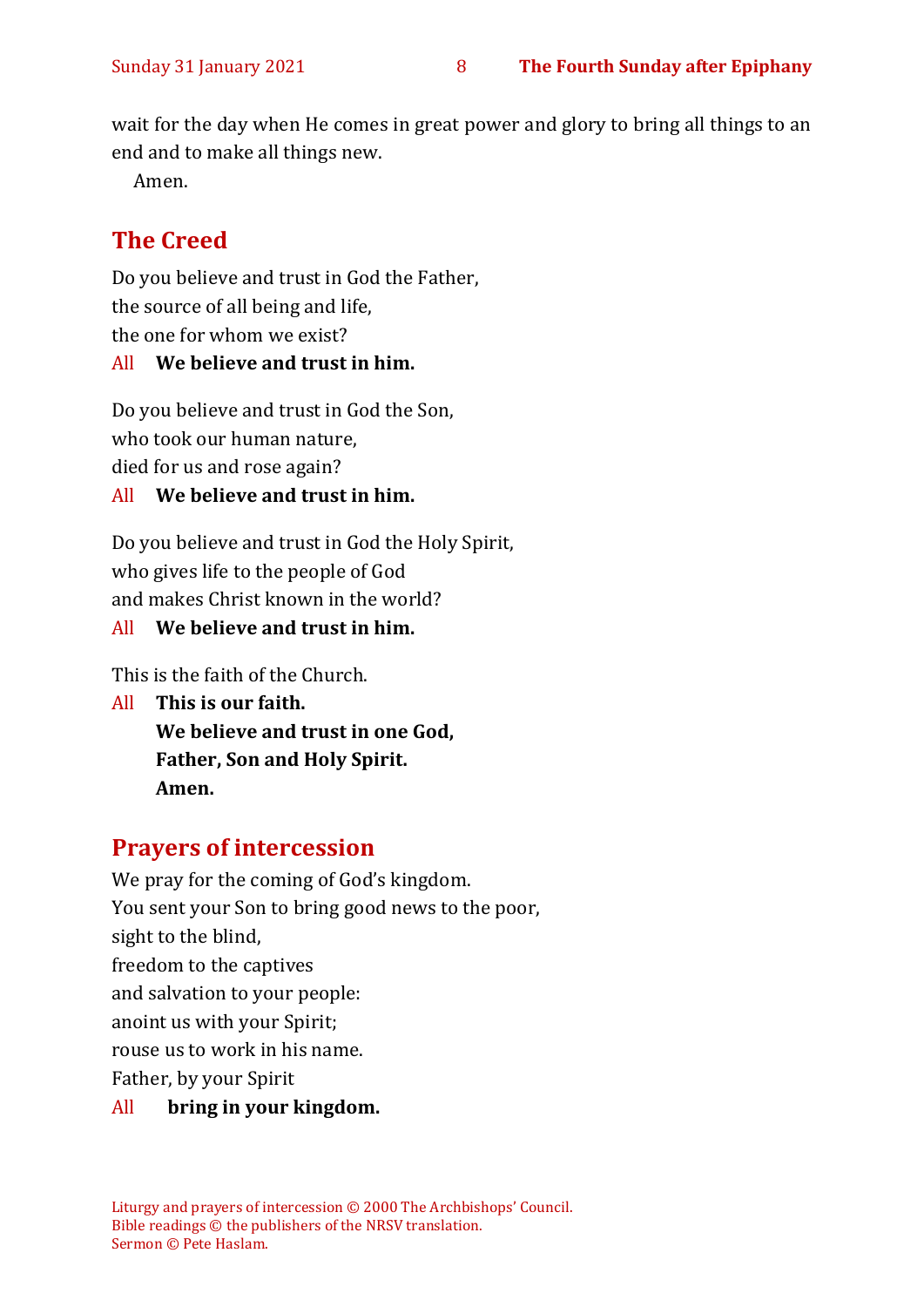Send us to bring help to the poor and freedom to the oppressed. Father, by your Spirit bring in your kingdom. Send us to tell the world the good news of your healing love. Father, by your Spirit

#### All **bring in your kingdom.**

Send us to those who mourn, to bring joy and gladness instead of grief. Father, by your Spirit

#### All **bring in your kingdom.**

Send us to proclaim that the time is here for you to save your people. Father, by your Spirit

#### All **bring in your kingdom.**

Father, use us, unworthy as we are, to bring in your kingdom of mercy, justice, love and peace. Empower us by your Spirit and unite us in your Son, that all our joy and delight may be to serve you, now and for ever.

#### All **Amen.**

Merciful Father,

All **accept these prayers for the sake of your Son, our Saviour Jesus Christ. Amen.**

# **The peace**

Christ is our peace. If anyone is in Christ, there is a new creation. The old has passed away: behold, everything has become new.

The peace of the Lord be always with you,

#### All **And also with you.**

#### HYMN 3 **O [thou who at thy Eucharist didst pray](https://www.youtube.com/watch?v=u4FERL8Xeno)** (click on this link for the hymn)

Liturgy and prayers of intercession © 2000 The Archbishops' Council. Bible readings © the publishers of the NRSV translation. Sermon © Pete Haslam.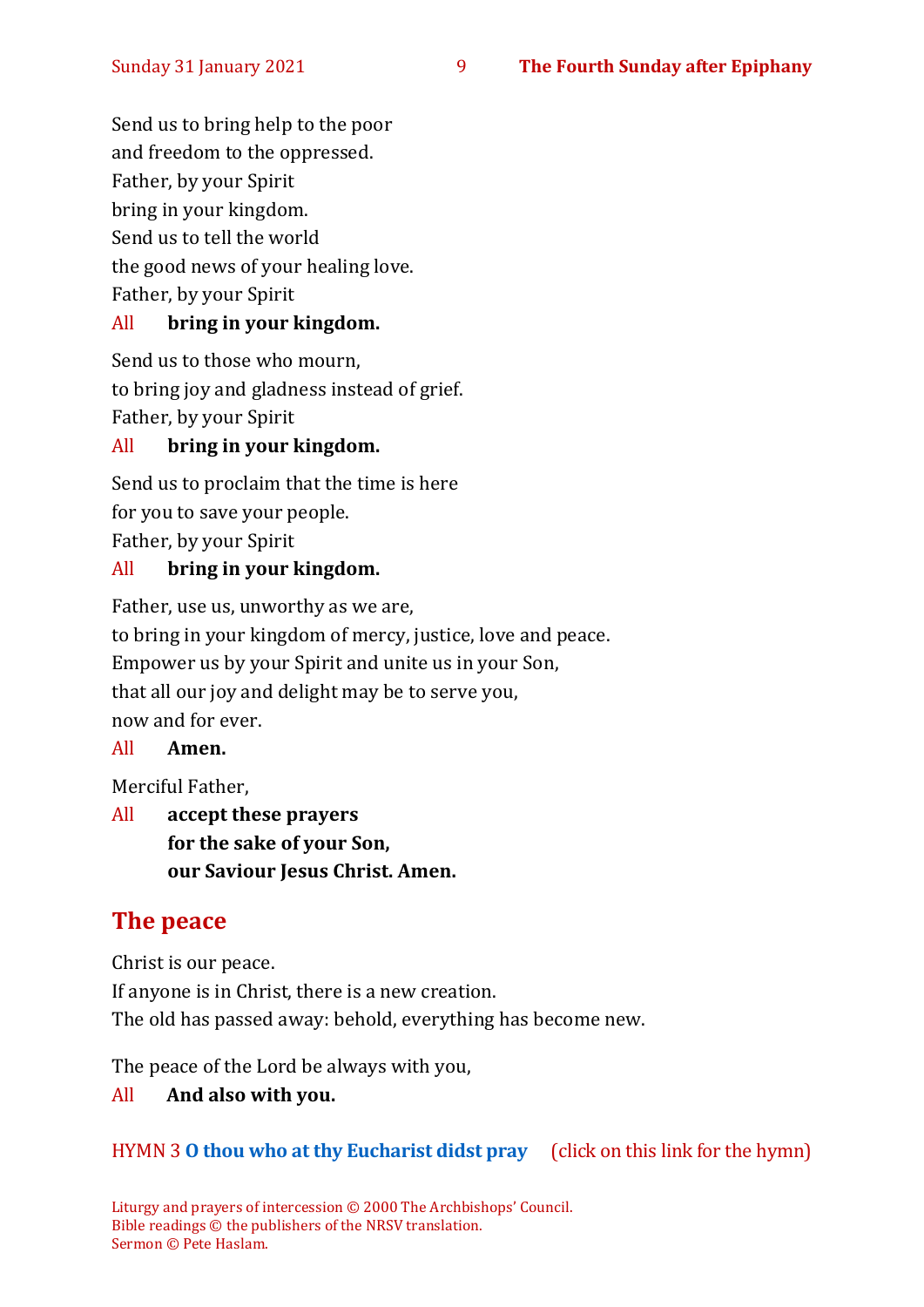The liturgy of the Communion Service appears below

# The Dismissal

May God the Father,

who led the wise men by the shining of a star

to find the Christ, the Light from light,

lead you also in your pilgrimage to find the Lord.

# All **Amen.**

May God the Son,

who turned water into wine at the wedding feast at Cana,

transform your lives and make glad your hearts.

## All **Amen.**

May God the Holy Spirit,

who came upon the beloved Son

at his baptism in the river Jordan,

pour out his gifts on you

who have come to the waters of new birth.

## All **Amen.**

And the blessing of God the Almighty,

Father, Son and Holy Spirit,

be with you no and remain with you always.

## All **Amen.**

HYMN 4 **[Lift high the cross](https://www.youtube.com/watch?v=GbcBXYP4AlE)** (please click on this link to hear the hymn)

Go in peace to love and serve the Lord.

# All **In the name of Christ. Amen.**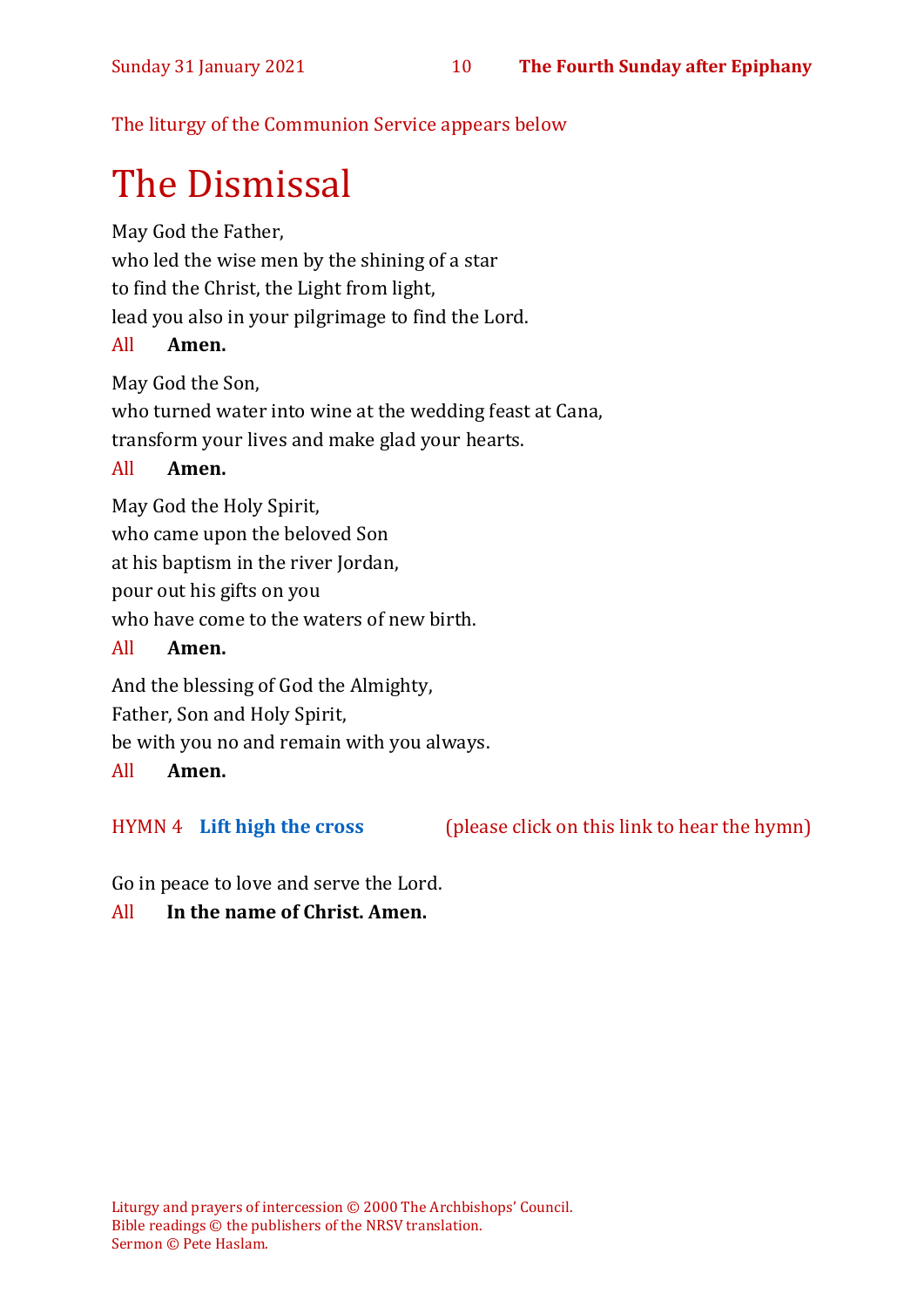# The Liturgy of the Sacrament

# Eucharistic Prayer (prayer E)

The Lord be with you

#### All **and also with you.**

Lift up your hearts.

#### All **We lift them to the Lord.**

Let us give thanks to the Lord our God.

#### All **It is right to give thanks and praise.**

Father, you made the world and love your creation. You gave your Son Jesus Christ to be our Saviour. His dying and rising have set us free from sin and death. And so we gladly thank you, with saints and angels praising you, and saying,

All **Holy, holy, holy Lord, God of power and might, heaven and earth are full of your glory. Hosanna in the highest. Blessed is he who comes in the name of the Lord. Hosanna in the highest.**

We praise and bless you, loving Father, through Jesus Christ, our Lord; and as we obey his command, send your Holy Spirit, that broken bread and wine outpoured may be for us the body and blood of your dear Son.

On the night before he died he had supper with his friends and, taking bread, he praised you. He broke the bread, gave it to them and said: Take, eat; this is my body which is given for you; do this in remembrance of me.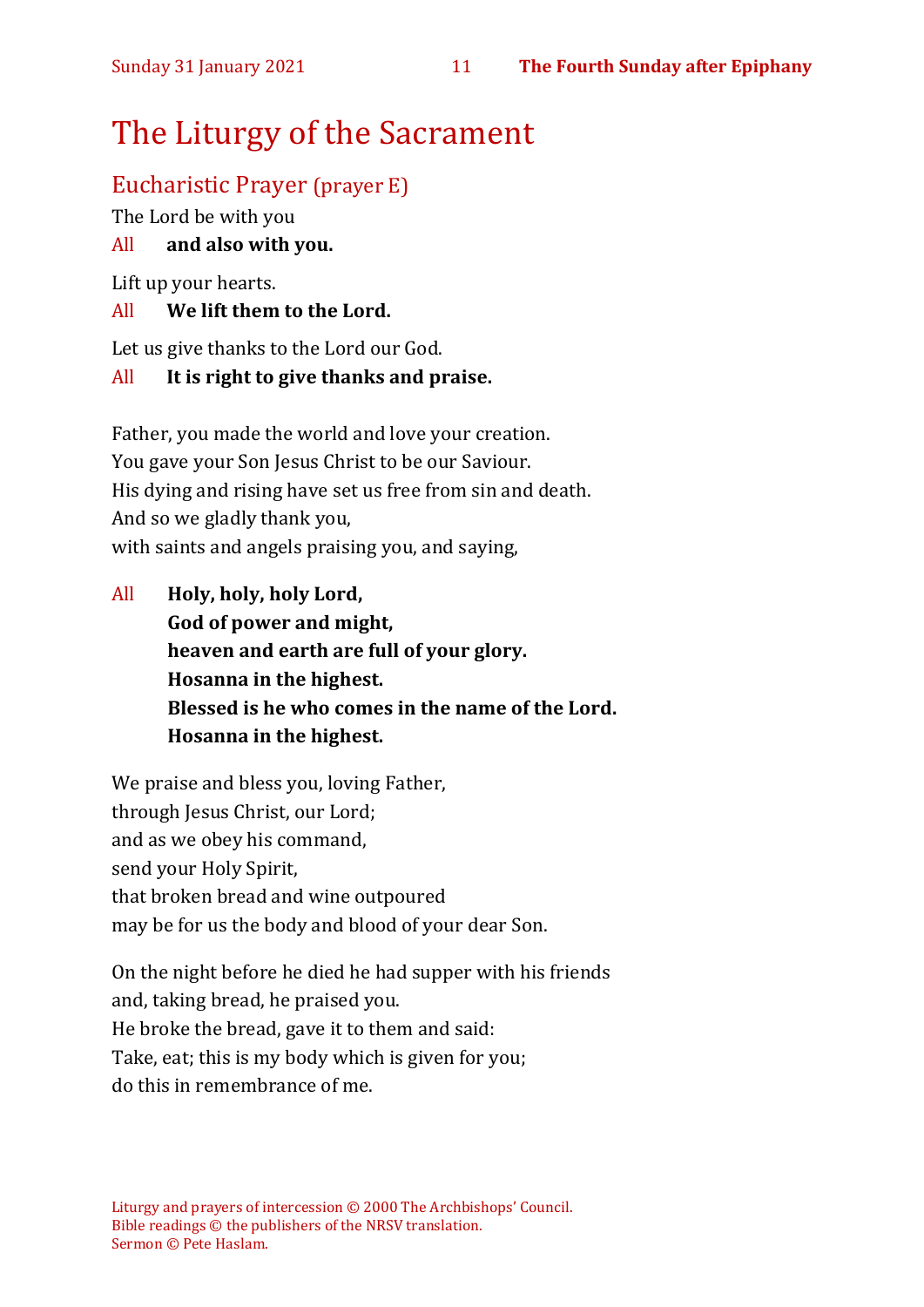When supper was ended he took the cup of wine. Again he praised you, gave it to them and said: Drink this, all of you; this is my blood of the new covenant, which is shed for you and for many for the forgiveness of sins. Do this, as often as you drink it, in remembrance of me.

So, Father, we remember all that Jesus did, in him we plead with confidence his sacrifice made once for all upon the cross.

Bringing before you the bread of life and cup of salvation, we proclaim his death and resurrection until he comes in glory.

Great is the mystery of faith:

# All **Christ has died. Christ is risen. Christ will come again.**

Lord of all life, help us to work together for that day when your kingdom comes and justice and mercy will be seen in all the earth.

Look with favour on your people, gather us in your loving arms and bring us with all the saints to feast at your table in heaven.

Through Christ, and with Christ, and in Christ, in the unity of the Holy Spirit, all honour and glory are yours, O loving Father, for ever and ever.

All **Amen.**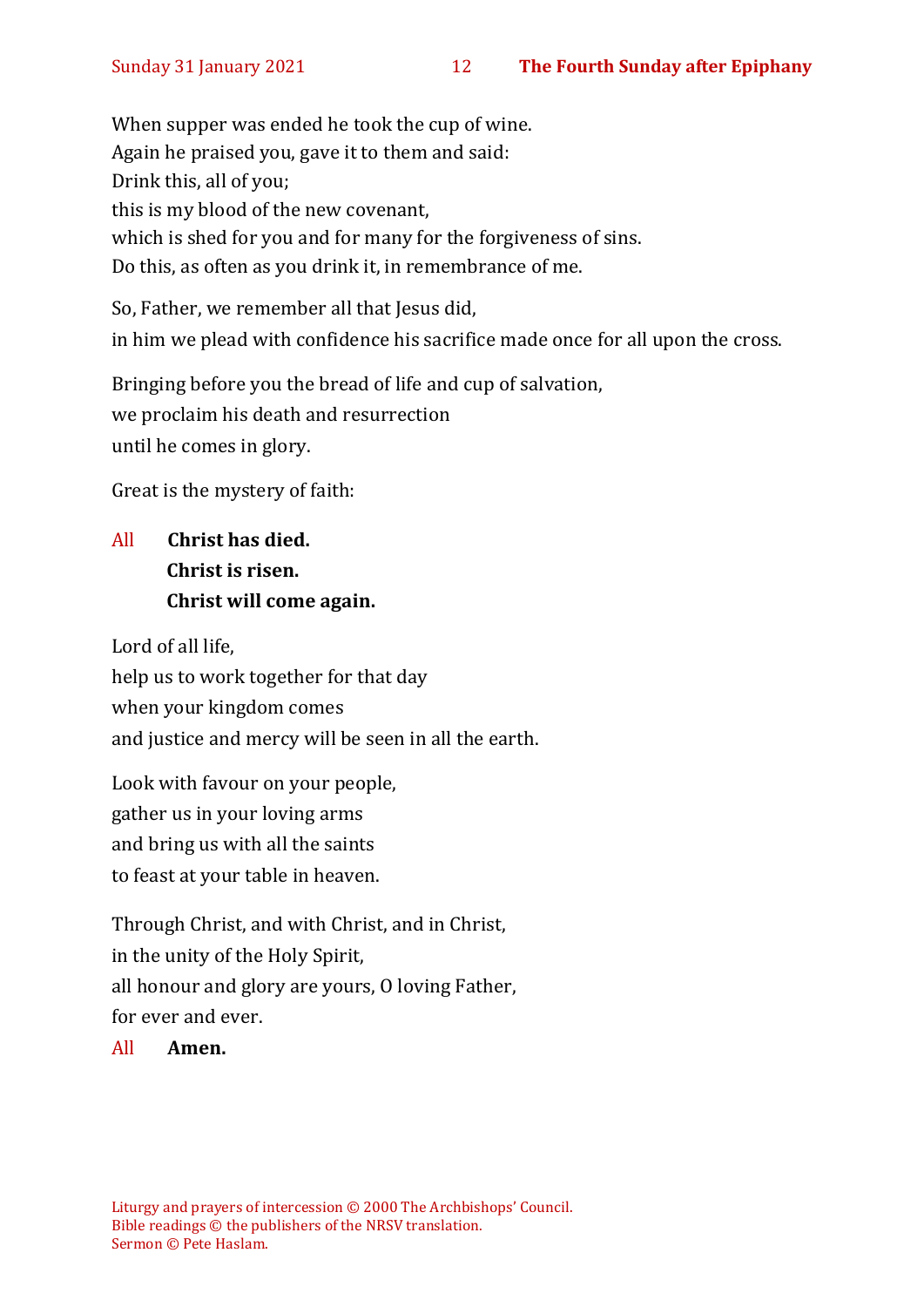# The Lord's Prayer

As our Saviour taught us, so we pray

All **Our Father in heaven, hallowed be your name, your kingdom come, your will be done, on earth as in heaven. Give us today our daily bread. Forgive us our sins as we forgive those who sin against us. Lead us not into temptation but deliver us from evil. For the kingdom, the power,** 

**and the glory are yours now and for ever. Amen.**

# Breaking of the Bread

We break this bread to share in the body of Christ.

- All **Though we are many, we are one body, because we all share in one bread.**
- All **Lamb of God,**

**you take away the sin of the world, have mercy on us.**

**Lamb of God,** 

**you take away the sin of the world, have mercy on us.**

**Lamb of God,** 

**you take away the sin of the world, grant us peace.**

Draw near with faith. Receive the body of our Lord Jesus Christ which he gave for you, and his blood which he shed for you. Eat and drink in remembrance that he died for you, and feed on him in your hearts by faith with thanksgiving.